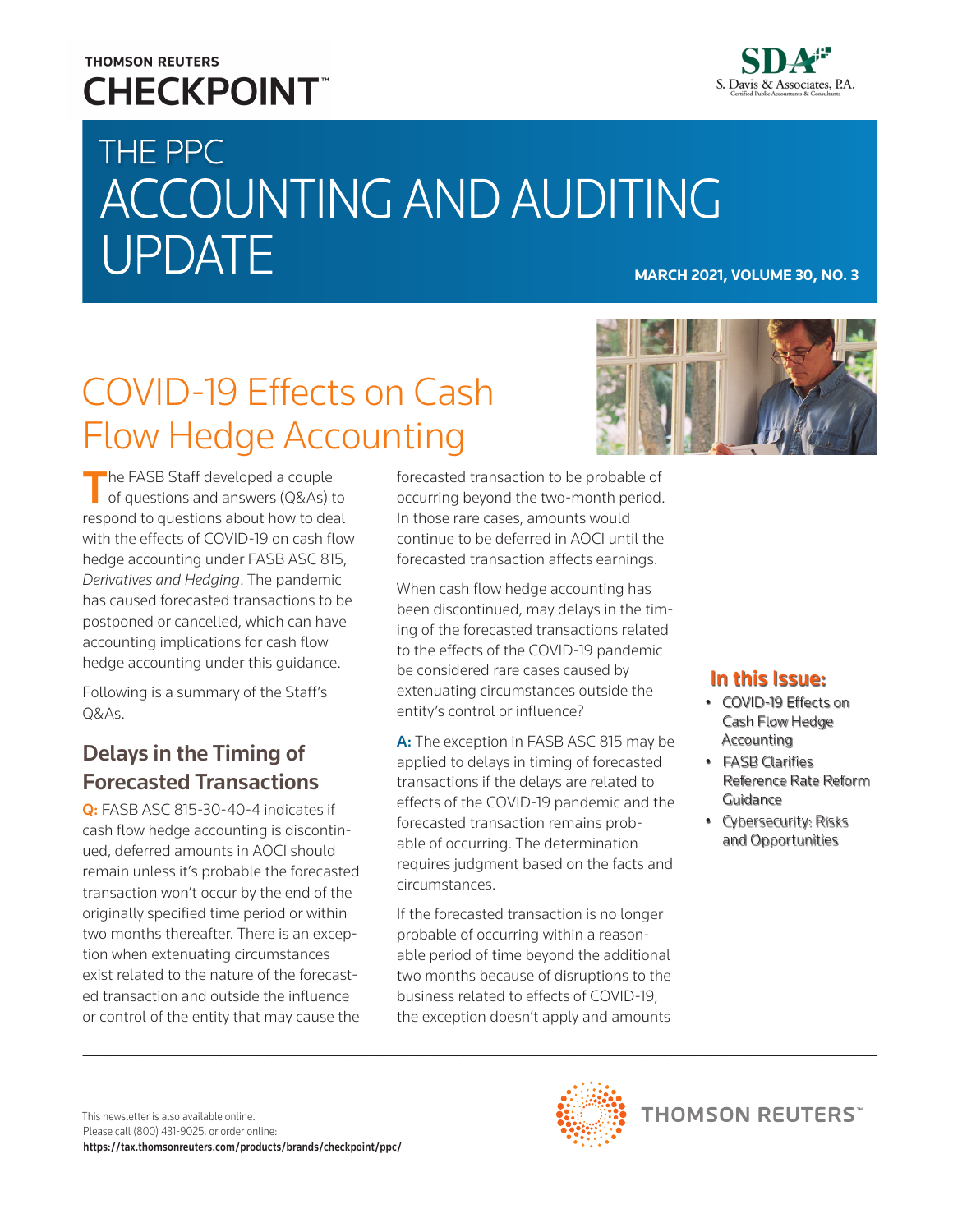in AOCI should be reclassified to earnings immediately and disclosed in interim and annual financial statements.

### Entity's Ability to Accurately Predict Forecasted Transactions

Q: FASB ASC 815-30-40-5 states a pattern of determining that forecasted transactions are probable of not occurring calls into question the entity's ability to accurately predict forecasted transactions and the appropriateness of using cash flow hedge accounting in the future for similar transactions.

If amounts deferred in AOCI should be reclassified to earnings because of missed forecasts related to the effects of the COVID-19 pandemic, should those missed forecasts be considered when determining whether the entity has exhibited a pattern of missing forecasts that would call into question its ability to accurately predict forecasted transactions and the propriety of using cash flow hedge accounting in the future for similar transactions?

A: It's acceptable not to consider missed forecasts related to the effects of COVID-19 when determining whether there has been a pattern of missing forecasts. FASB ASC 815 didn't contemplate forecasts changing so rapidly because of a pandemic. Determining whether the missed forecast is due to the pandemic requires judgment based on facts and circumstances.

If the missed forecast is related to the pandemic, the missed forecast would continue to be accounted for under FASB ASC 815 with appropriate disclosures of the associated amounts.

#### Practical Consideration:

The FASB Staff Q&A is available on the FASB's website at [www.fasb.org/jsp/](http://www.fasb.org/jsp/FASB/Document_C/DocumentPage&cid=1176174564157) [FASB/Document\\_C/DocumentPage&c](http://www.fasb.org/jsp/FASB/Document_C/DocumentPage&cid=1176174564157) [id=1176174564157](http://www.fasb.org/jsp/FASB/Document_C/DocumentPage&cid=1176174564157).

• • •

# FASB Clarifies Reference Rate Reform Guidance

FASB issued ASU 2021-01, *Reference Rate Reform (Topic 848) Scope*, in January 2021. It broadens and clarifies guidance in ASU 2020-04, which was issued in response to changes in global markets resulting from reference rate reform. ASU 2021-01 refers to the marketwide transition to new reference rates as the "discounting transition." It addresses stakeholder concerns about accounting consequences of the transition and is intended to reduce diversity in practice.

ASU 2020-04, *Reference Rate Reform (Topic 848)*, was issued in March 2020, and provided optional alternatives and practical expedients to GAAP for a limited time (through December 31, 2022) to simplify accounting for contracts and hedging relationships affected by reference rate reform. ASU 2020-04 was worded to apply only to transactions that reference LIBOR or another discontinued interest rate. Some questioned whether ASU 2020-04 could also be applied to derivative instruments that don't reference a rate that isn't be discontinued but use an interest rate for margining, discounting, or contract price alignment that is modified due to reference rate reform.

ASU 2021-01 expanded the scope of ASU 2020-04 to clarify that all derivatives whose interest rates are modified by the discounting transition, so they are eligible for the expedients.

Following is a summary of some of the other main points of ASU 2021-01:

- The amendments apply to all entities with derivatives that use an interest rate being modified because of the discounting transition. Entities that designate certain interest rate swaps as hedging instruments in net investment hedges being modified due to the reform can also optionally apply the guidance.
- FASB ASC 848 has subtopics with optional exceptions and expedients related to contract modifications and hedge accounting that can be elected and applied to contracts and derivatives that use an interest rate affected by the discounting transition.
- Receive-variable-rate, pay-variable-rate cross currency interest rate swaps may be considered eligible hedging instruments in a net investment hedge if both legs of the swap don't have the same repricing intervals and dates as a result of reference rate reform.

ASU 2021-01 is effective immediately. It can be applied retrospectively as of any date beginning with an interim period that includes or is subsequent to March 12, 2020, or prospectively to new modifications made from any date within an interim period that includes January 7, 2021 (the date the ASU was issued), up to the date the financial statements are available to be issued.

If ASU 2021-01 is applied to an eligible hedge, adjustments resulting from the election must be recorded as of the date the election is applied.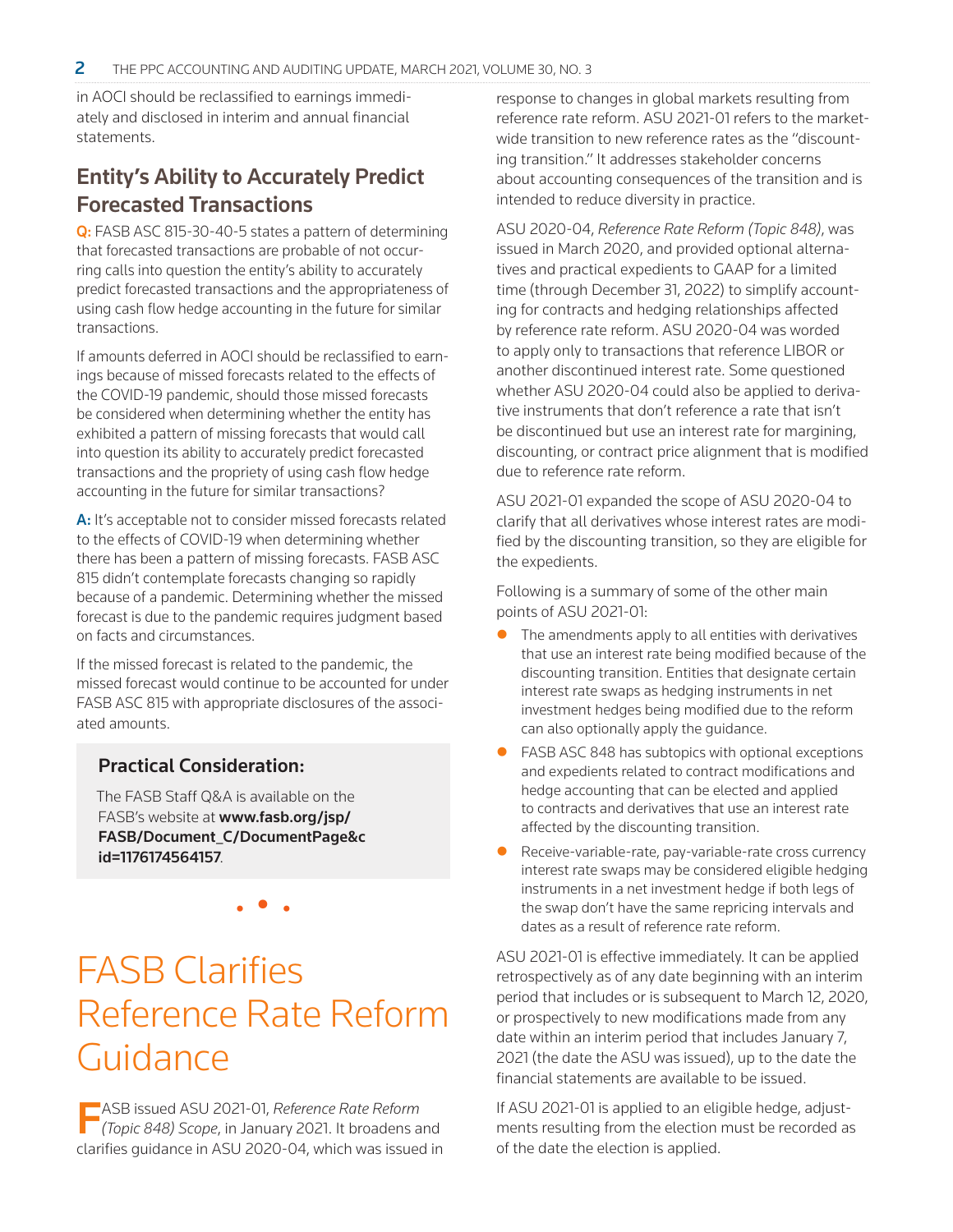Consistent with ASU 2020-04, ASU 2021-01 doesn't apply to contract modifications made after, or new hedges entered into after, December 31, 2022. It also doesn't apply to existing hedges evaluated for effectiveness after December 31, 2022, unless the hedges existed as of December 31, 2022 and the optional expedients are applied and the accounting effects are recorded through the end of the hedge relationship (including periods after December 31, 2022).

Companies electing to apply the optional expedients in FASB ASC 848 may need to update their hedge accounting documentation. They should also consider the need to disclose the impacts of the ASU, including the reason for adopting the relief provisions.

• • •

## Cybersecurity: Risks and Opportunities

Cybersecurity threats and security breaches are too frequently in the headlines. As businesses increasingly rely on technology, markets for products and services have gone global, cyber threats are more sophisticated and aggressive, and risks are increasing. Cybersecurity threats pose risks to CPA firms themselves and to their clients. The cybersecurity threats posed to clients provide client service opportunities for CPA firms.

The AICPA's PCPS, in conjunction with LBMC, developed a tool, *A CPA's Introduction to Cybersecurity*, that summarizes the risks to firms and their clients and the policies and practices that should be put in place to mitigate these risks. Here are highlights of that tool:

- *Cybersecurity* is a process where controls are designed and implemented to identify potential threats, protect systems and information from security events, and detect and respond to breaches that occur.
- z *CPA firms are at risk* for cyberattacks because they are a single access point for data from a number of clients. They also have client data stored in many places (laptops, firm networks, cloud-based storage, email, portals, mobile devices, flash drives), so there are many potential areas for unauthorized access. Firms handle sensitive data, including personally identifiable information (PII), protected health information (PHI), and payment card industry (PCI) data, and they must have effective controls to manage their compliance obligations under federal and state laws and industry standards.
- *Clients are at risk for many of the same reasons as* CPA firms. Smaller companies may not have the resources to support a cybersecurity program, but a security breach to a company of any size can cause loss of customers, reputational damage, and even cause them to go out of business. CPA firms can help clients understand and manage cybersecurity risks because they understand their clients' businesses, are specialists in risk assessment and implementation of internal controls, and regularly handle clients' sensitive information and can make recommendations about controls over data security.
- **•** Cybersecurity policies and practices every CPA firm should consider for themselves, and potentially recommend to their clients, include: (1) an overall risk assessment and periodic reassessment of security measures; (2) identification of sensitive data and where it is held; (3) requiring that passwords be strong and protected, keeping operating software updated and secure; (4) having a security monitoring and alert system in house or outsourced to specialists; and (5) developing backups and a continuity plan. Employees should be trained on IT security policies, the number of IT administrators should be limited, and outside parties that support the CPA firm should be held responsible for cybersecurity through contracts and annual compliance reporting.

Firms need an incident response plan that includes recovering from an event and communicating with all affected parties.

#### Practical Consideration:

The AIPCA's tool, *A CPA's Introduction to Cybersecurity*, is available to AICPA members at www.aicpa.org/InterestAreas/PrivateCompaniesPracticeSection/QualityServicesDelivery/InformationTechnology/DownloadableDocuments/cpa-guide-to-cybersecurity. pdf?utm\_source=mnl:cpald.

The AICPA's Assurance Services Executive Committee released for public comment two sets of criteria on cybersecurity. One is for management's use in designing and describing its cybersecurity risk management program and for accounting firms to report on it. The other is for public accounting firms that provide advisory or attest services on an entity's controls over cybersecurity risk management. The AICPA hopes to develop a new cybersecurity risk management framework with common criteria that will lay the groundwork for CPAs